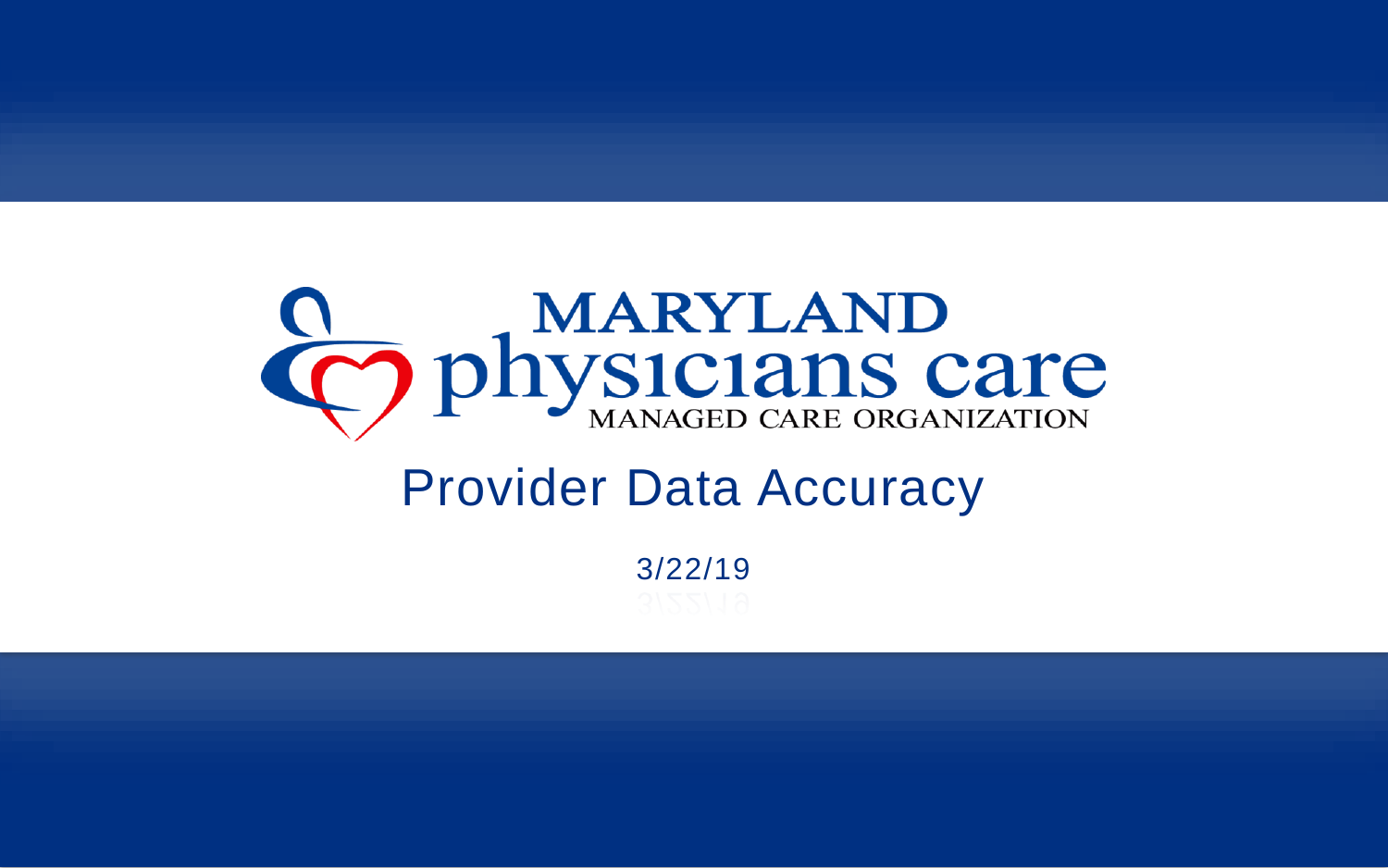### **AGENDA- IMPACT OF PROVIDER DATA ACCURACY**

- Provider data and affiliations
- Claims payment
- Quality measurement- Medical record review for VBP or HEDIS
- Directory accuracy- Member access to care



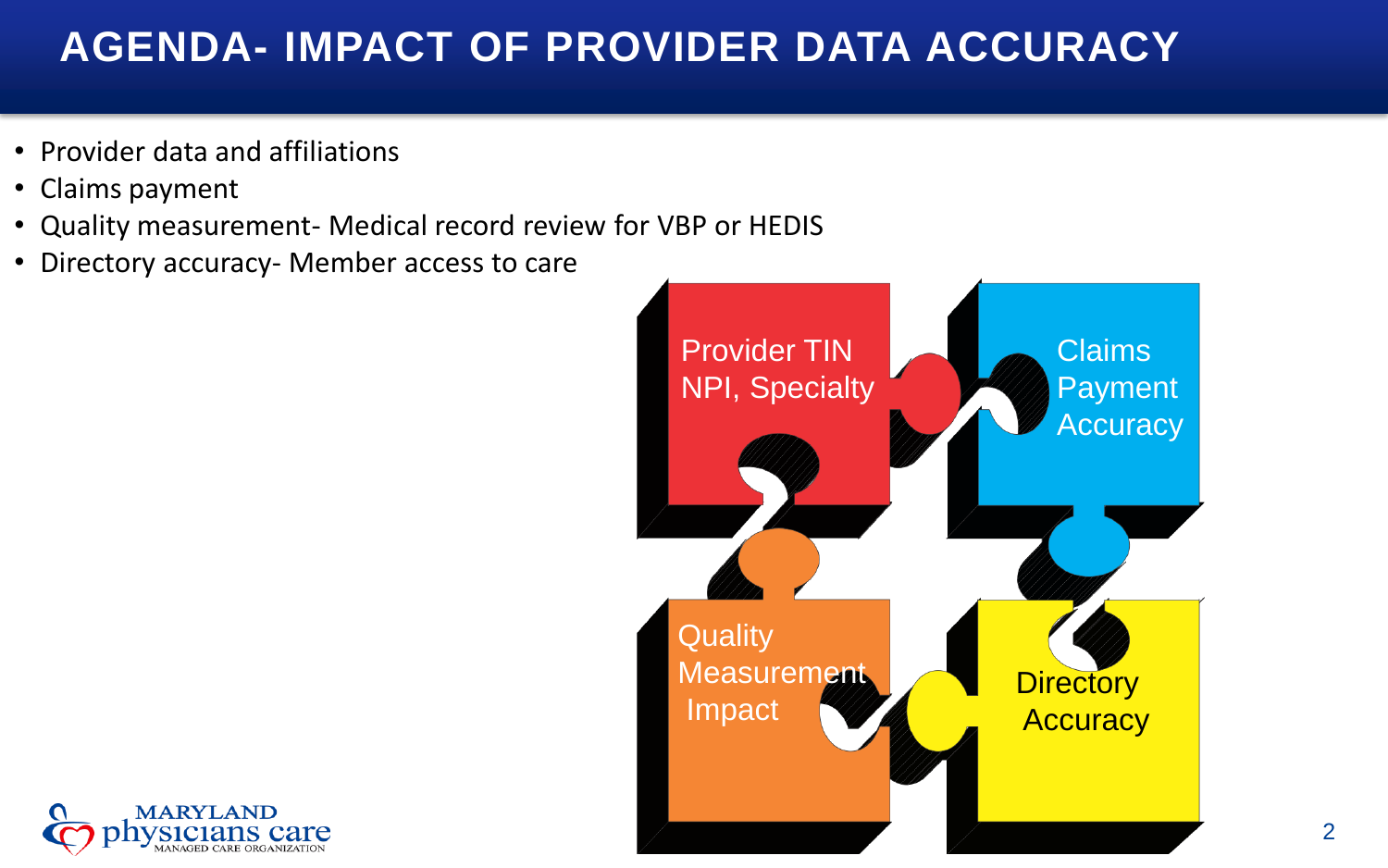## **PROVIDER DATA AND AFFILIATIONS**

- Practitioner NPI's are affiliated with TIN's
- 





Claim is paid correctly and timely

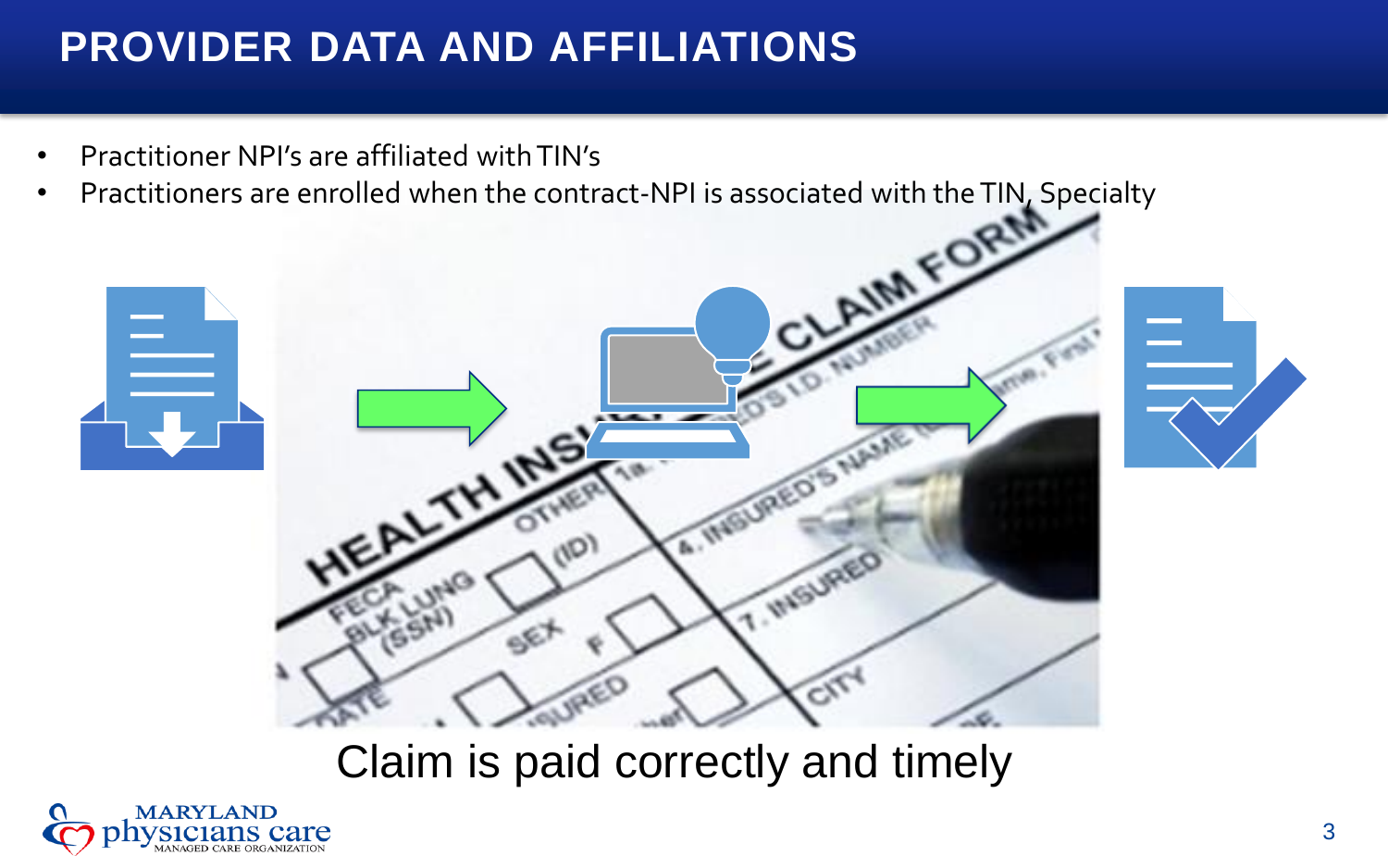## **PROVIDER DATA AND AFFILIATIONS**

- Practitioner NPI's not found as affiliated with TIN
- Practitioner specialty is incorrect



Providers must update active practitioner list with MCO to ensure accurate claim payment.

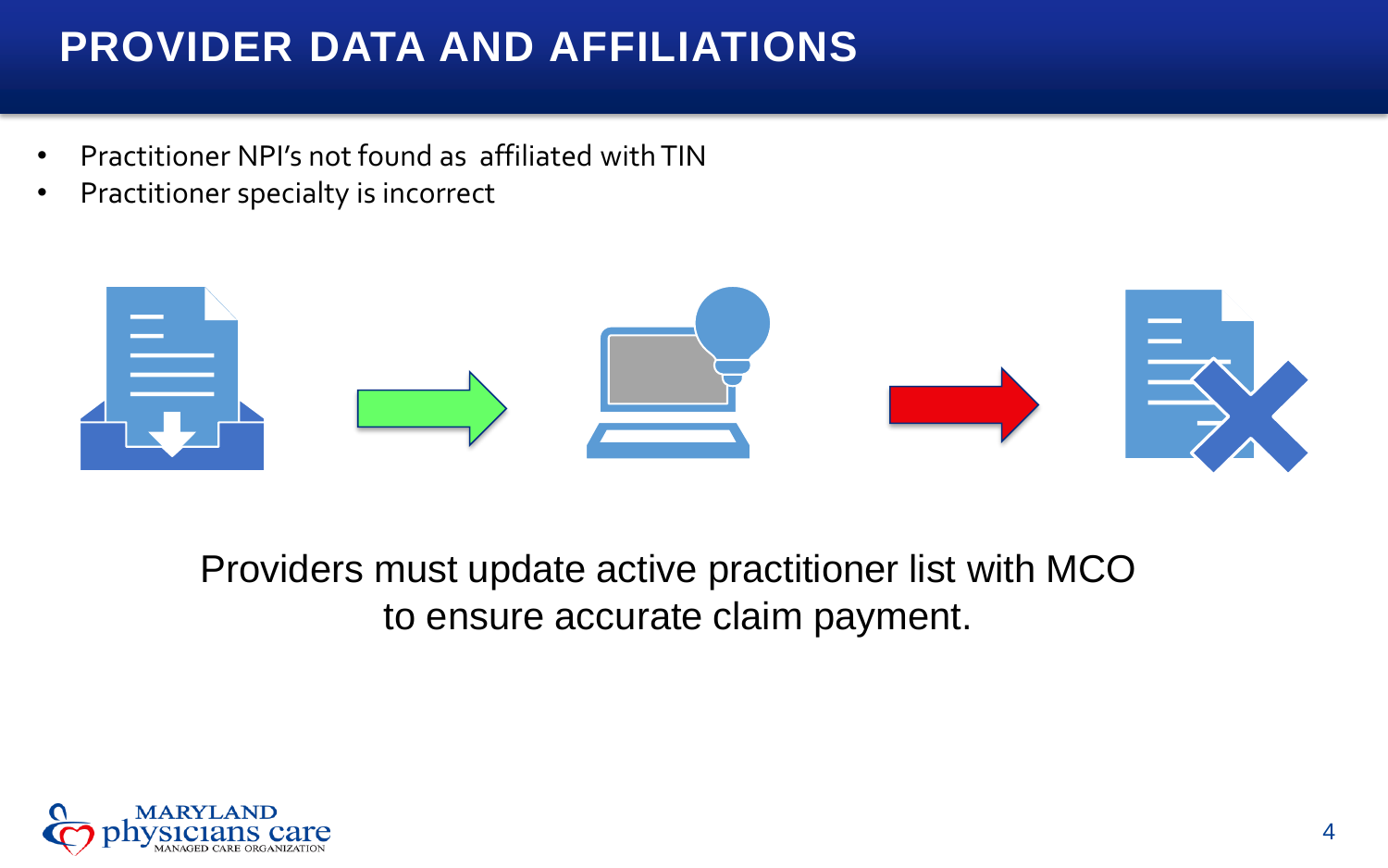#### **IMPACT OF INACCURATE PROVIDER DATA ON CLAIMS**

- Practitioner paid lower, non-par rate
- Practitioner specialty may impact rate
- Non-par practitioners may require prior authorization for tests or procedures, causing claims to deny for no authorization



Providers must update active practitioner list with MCO to ensure accurate claim payment.

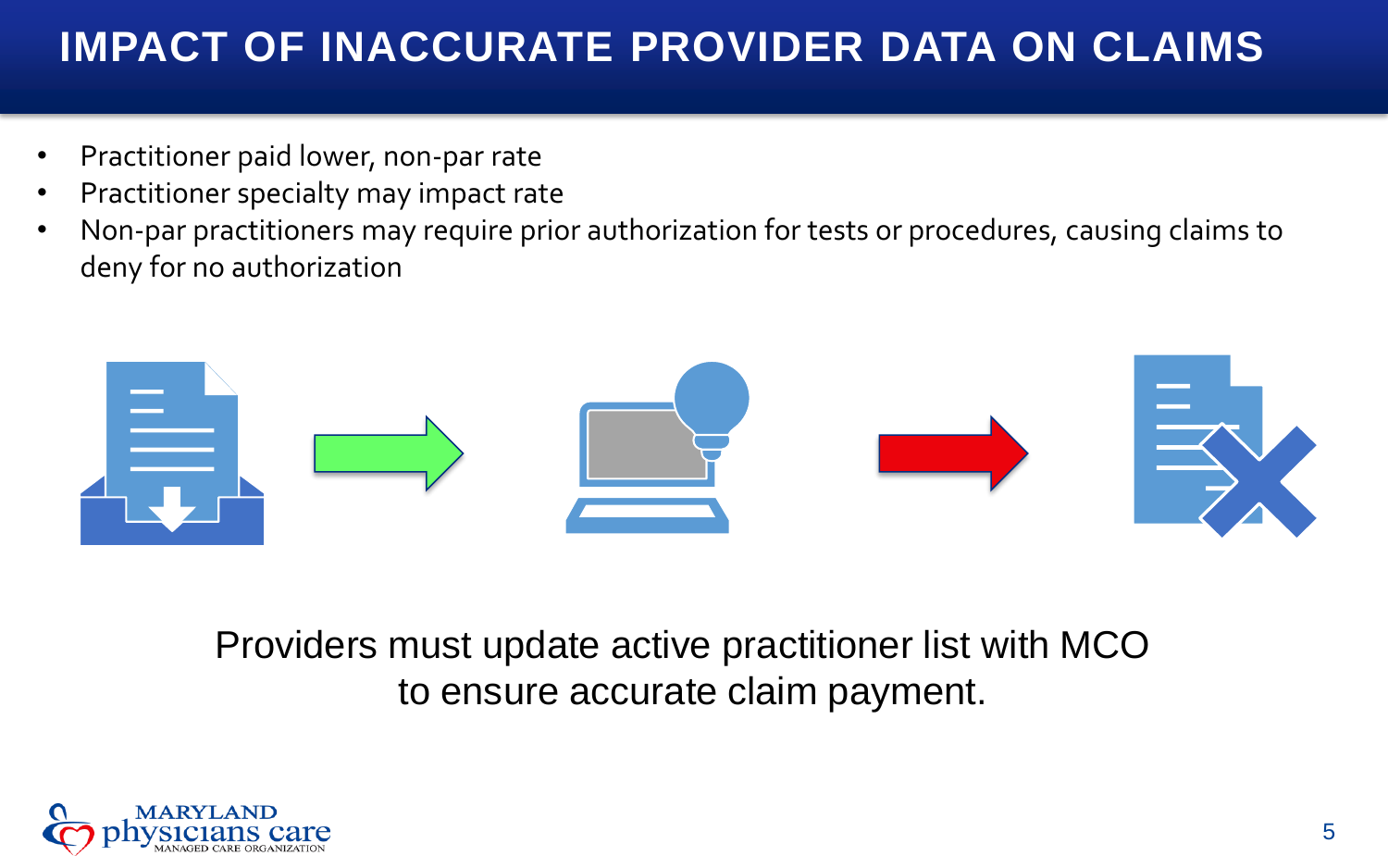#### **IMPACT OF INACCURATE PROVIDER DATA QUALITY MEASURES**

• MCO may not have correct phone, fax, or address to support medical record review impacting provider and MCO quality scores

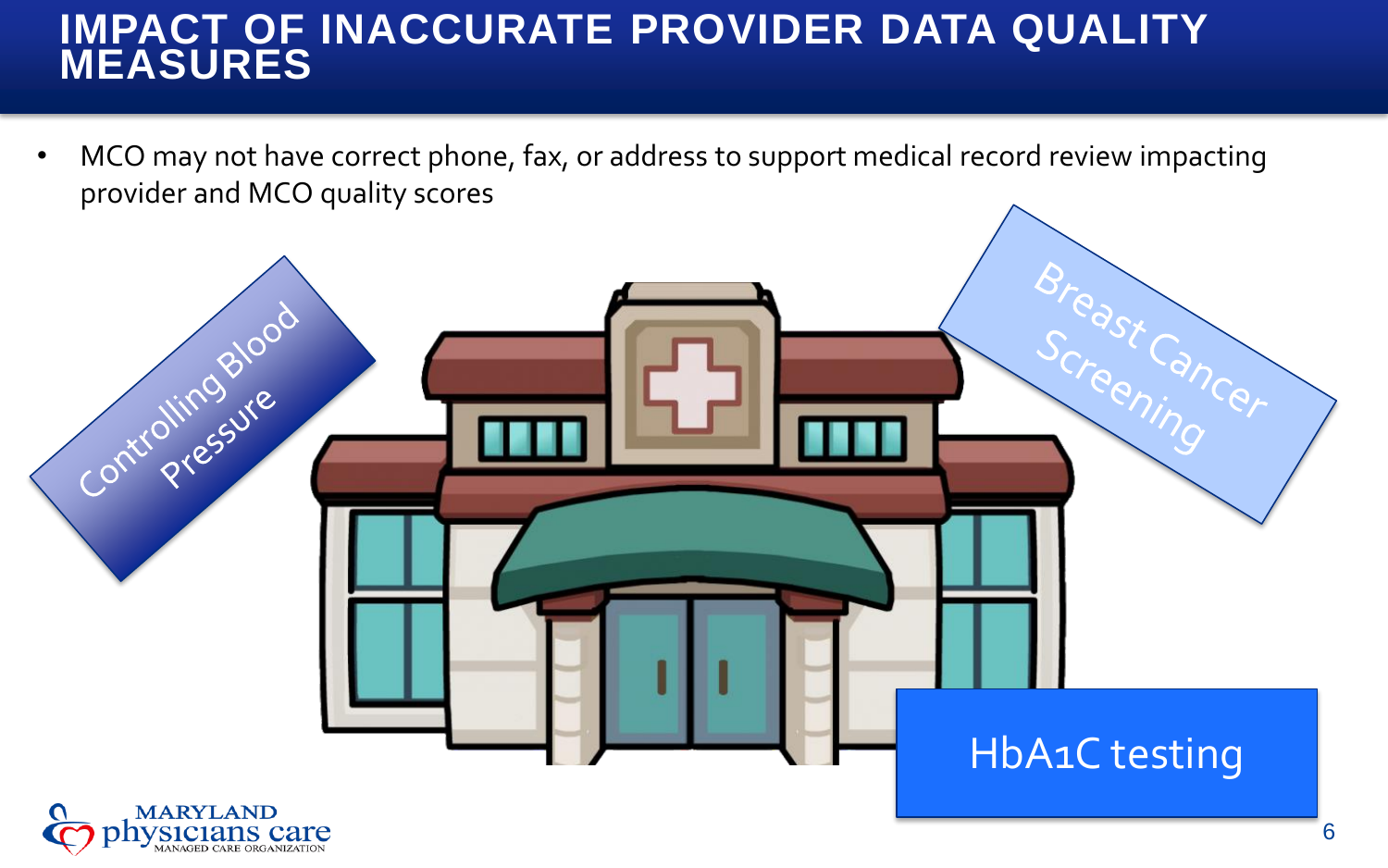## **DIRECTORY ACCURACY- MEMBER ACCESS TO CARE**

- Important tool for members to make informed decisions regarding their health care providers
- Providers rely on directory accuracy to attract patients to their practice
- Maryland Department of Health audits MCO's directories and issues requests for Corrective Action Plan based on results



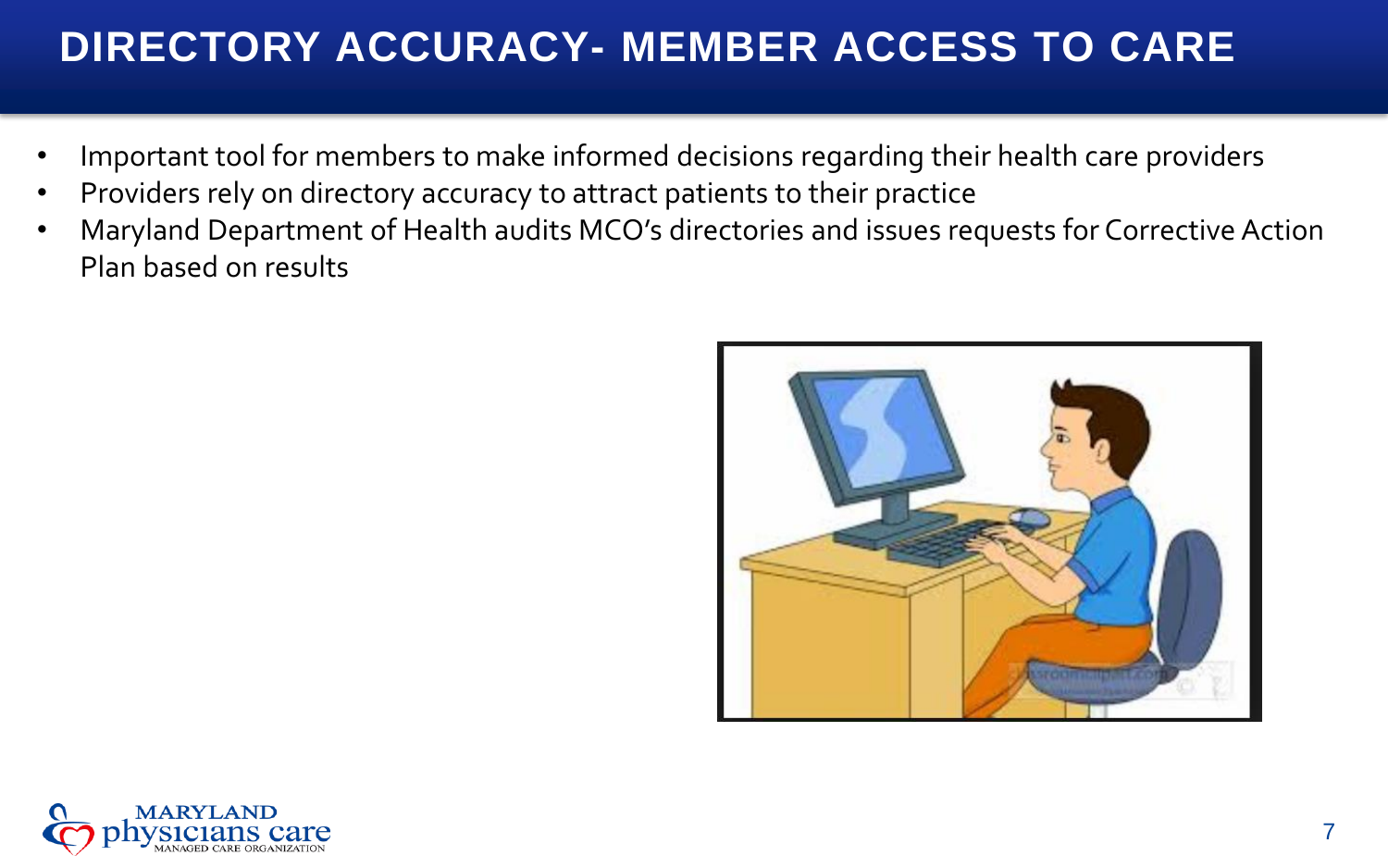## **DIRECTORY ACCURACY- MEMBER ACCESS TO CARE**

- Regulatory agencies are auditing and assessing penalties to health plans with lower than expected directory accuracy
- Issues impacting accuracy:
	- Practitioner not found at location- does not see patients at all office locations
	- Office hours are incorrect
	- Practitioner specialty is incorrect
	- Phone number or address is incorrect- office moved



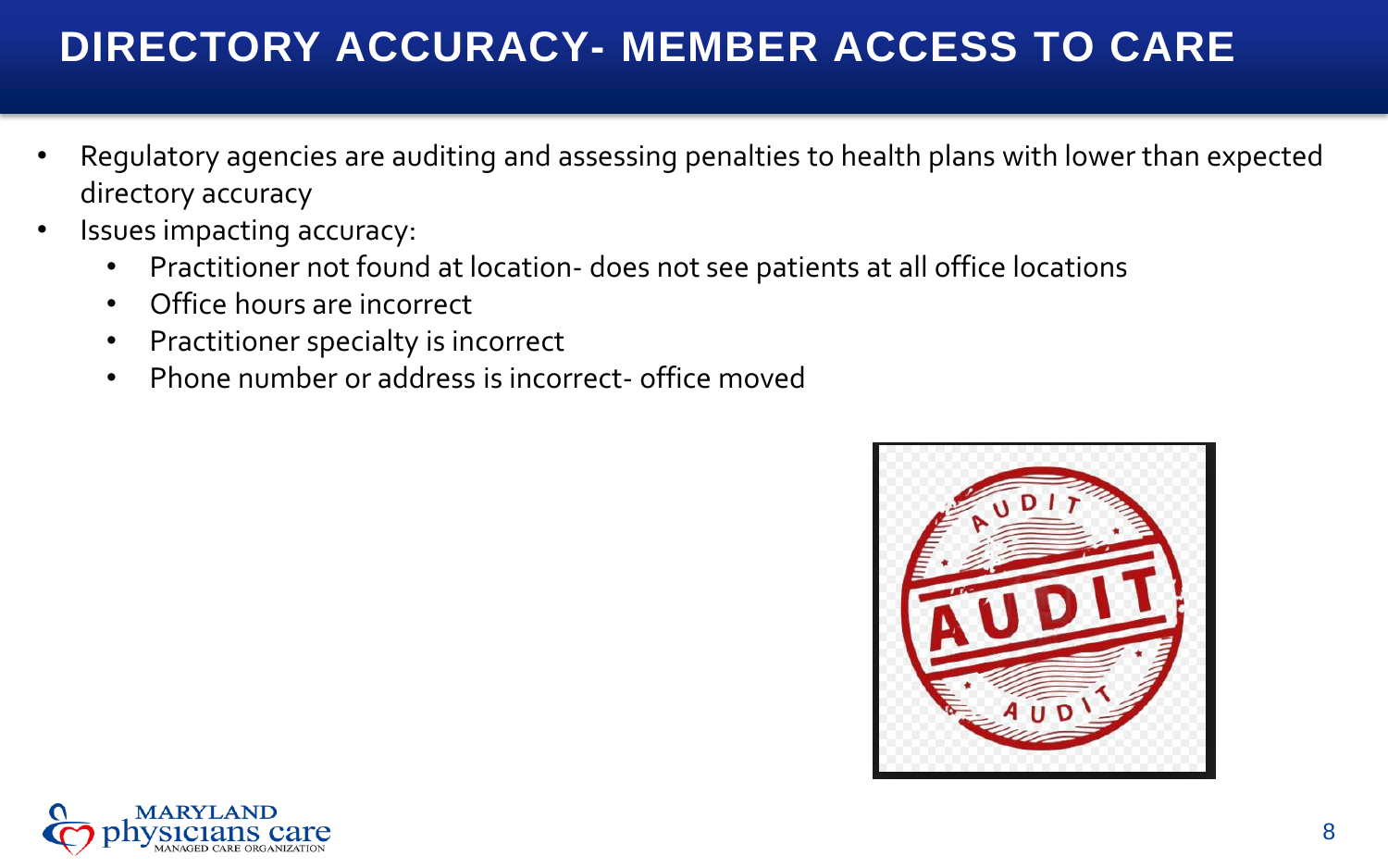#### **DIRECTORY ACCURACY- MEMBER ACCESS TO CARE-PROVIDER RESPONSIBILITY**

- Update MCO when practitioners leave or are added to group
- Update address and phone, office hours
- Languages spoken
- ADA accessibility
	- **Building**
	- Exam room
	- **Equipment**
- Completion of Cultural Competency Training



Help us ensure we are accurately marketing the practice and ensuring members have data to make informed decisions

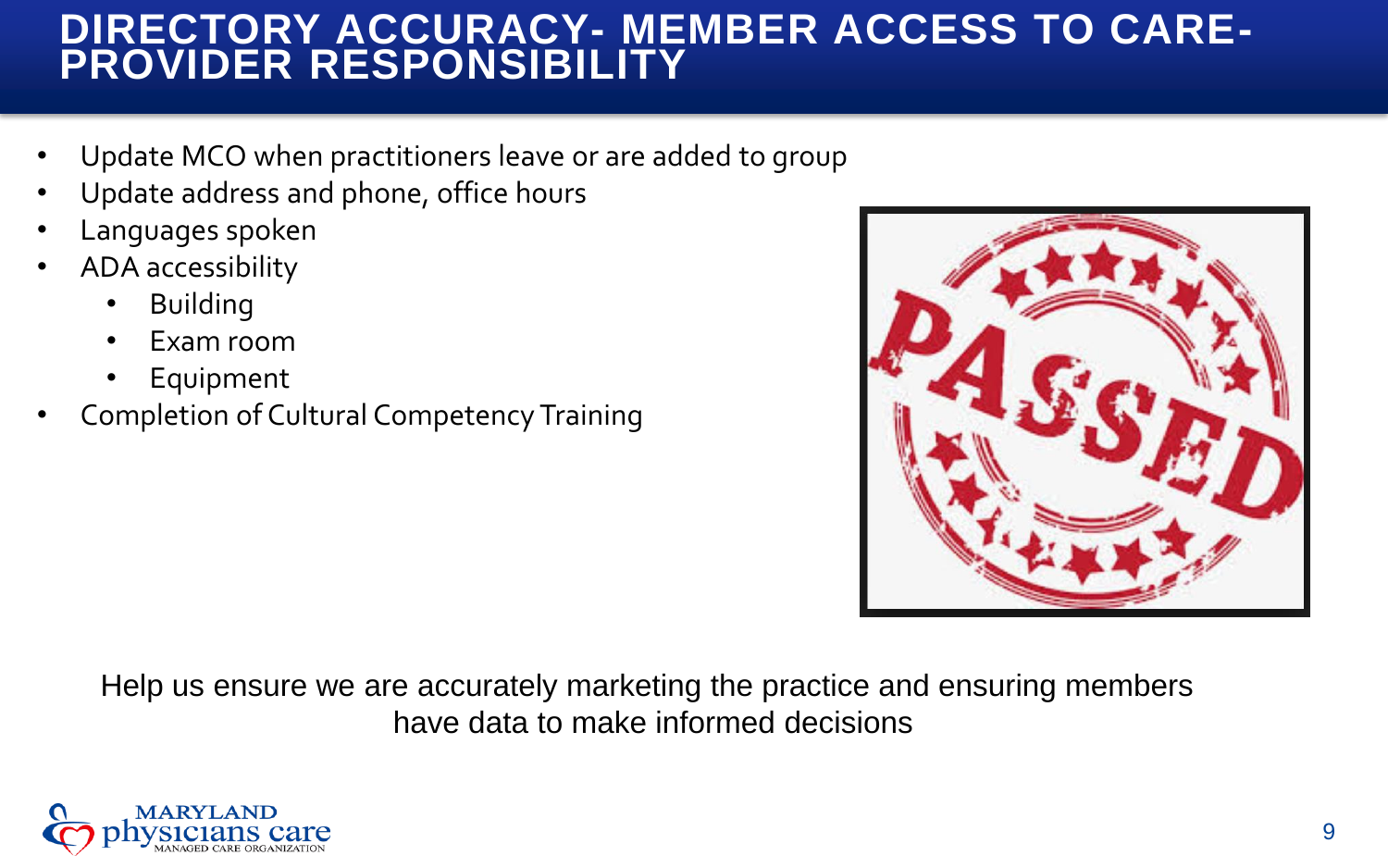#### **WHAT CAN YOU DO TO SUPPORT PROVIDER DATA ACCURACY?**

- Work with Provider Relations Representative to make updates to practitioners and office location information
- Update MCO when practitioners are added or leave the practice
- Monitor Find a Provider Directory and contact Provider Relations for updates
- Complete Provider Data update form located on website

**marylandphysicianscare.com/providers**